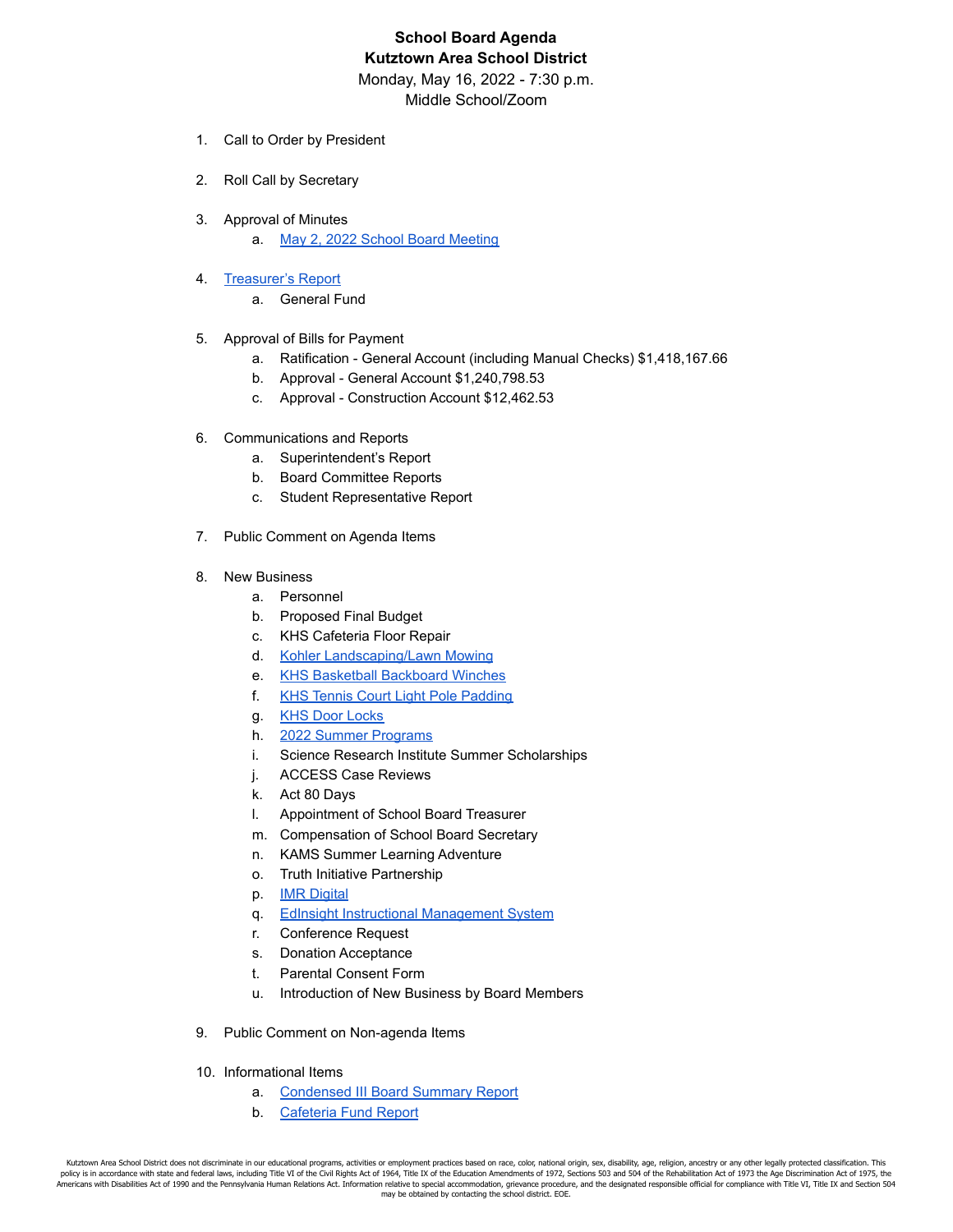- 11. Upcoming Public Meetings/Informative Dates
	- May 23 Student Achievement Committee Meeting 6:00 PM MS/Zoom
	- May 23 Budget & Finance Committee Meeting 7:00 PM MS/Zoom June 6 Workshop School Board Meeting 7:30 PM MS/Zoom
	- June 13 Policy & Curriculum Committee Meeting 6:00 PM MS/Zoom
	- June 13 Facilities & ECC Committee Meeting 7:00 PM MS/Zoom

12. Adjournment

#### SCHOOL BOARD MEMBERS

Michelle R. Batz Michael Hess Dennis S. Ritter

Randy T. Burch **Caecilia M. Holt** Caecilia M. Holt Christian T. Temchatin, Superintendent (non-voting)<br>Christian J. Darion Christian David J. Miller, Treasurer (non-member) Alan J. Darion Jason B. Koch David J. Miller, Treasurer (non-member) Erin M. Engel Jeremiah F. Light Rikki L.C. DeVough, Secretary (non-member) James E. Mancuso, Solicitor (non-member)

Kutztown Area School District does not discriminate in our educational programs, activities or employment practices based on race, color, national origin, sex, disability, age, religion, ancestry or any other legally prote policy is in accordance with state and federal laws, including Title VI of the Civil Rights Act of 1964, Title IX of the Education Amendments of 1972, Sections 503 and 504 of the Rehabilitation Act of 1973 the Age Discrimi may be obtained by contacting the school district. EOE.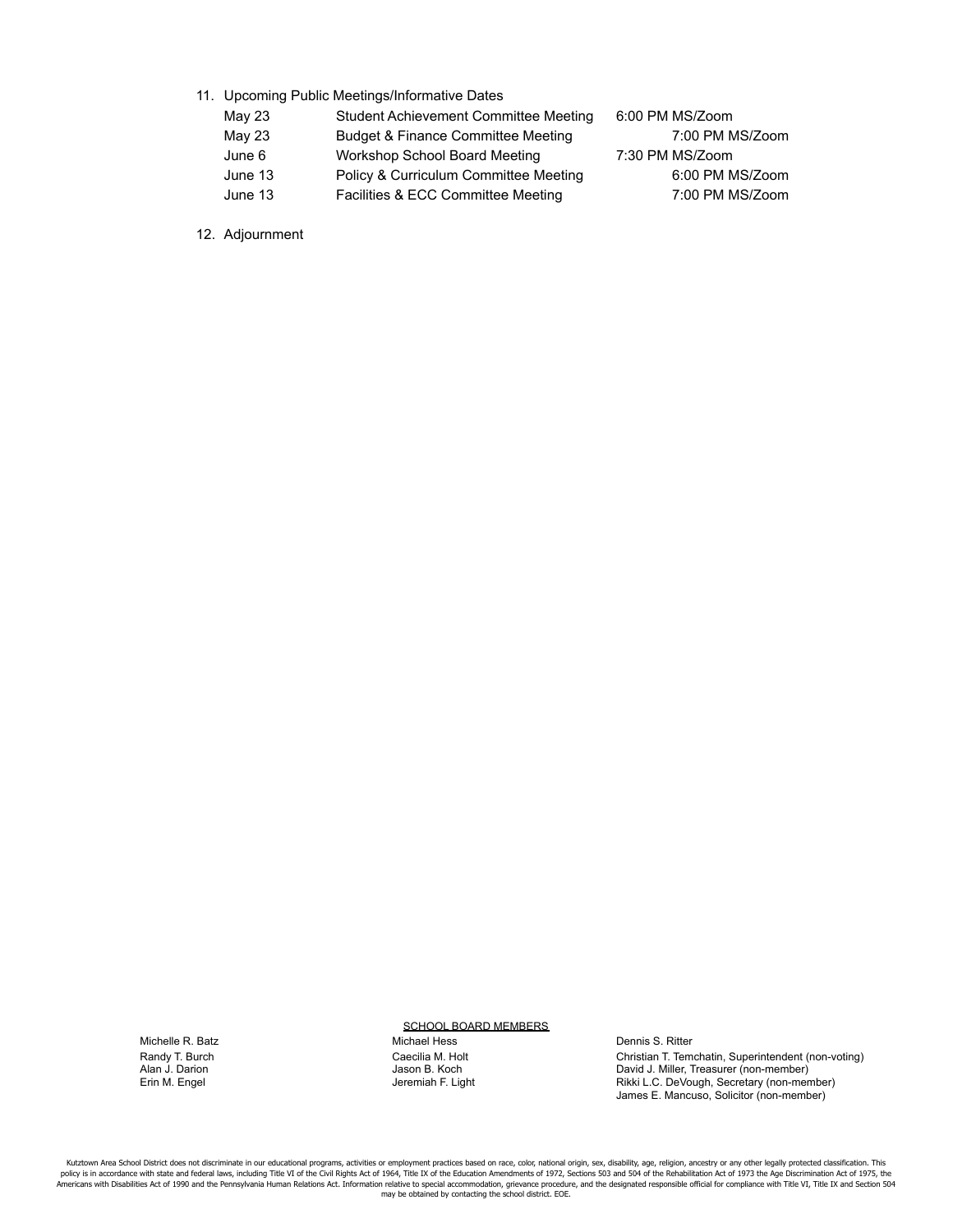# **ITEM 8 NEW BUSINESS**

- **a. PERSONNEL-** It is the recommendation of the administration that the Board of School Directors approve the following personnel items:
	- 1. The acceptance of the resignation of Lydia Seip as cafeteria staff at Kutztown Middle School, effective May 27, 2022.
	- 2. The approval of the following student workers for the 2022 Summer Work Program at a rate of \$7.25 per hour:

| Andrew Homan     | Naomi Kurtz      | <b>Bradlee Schaner</b> |
|------------------|------------------|------------------------|
| Jose Vizcarrondo | Benjamin Charsky | Hannah DeVall          |
| Evan DeVall      | Winston Lang     | Nathalia Mohammed      |
| Matthew O'Neil   |                  |                        |

- 3. The approval of the following maintenance help for summer 2022 at a rate of \$14.00 per hour: Austin Dengler **Pierson Lang** Isa Scherer Will DeVall **Hayden Stump**
- 4. The approval of the following students for summer Technology Department help for summer 2022 at a rate of \$14.00 per hour:

| Anna Wanamaker                                                                                 | Carson Sheetz   | Christopher Lipovsky |
|------------------------------------------------------------------------------------------------|-----------------|----------------------|
| Lukas Hamm (substitute)                                                                        |                 |                      |
| 5. The approval of the following custodial help for summer 2022 at a rate of \$14.00 per hour: |                 |                      |
| Dean Fisher                                                                                    | Janice Mickey   | Theresa O'Mara       |
| Susan Stauffer                                                                                 | Alison VanDuren | Joanne Waidelich     |

Karen Waidelich Ty Kline

6. The approval of Courtney Zellner as an Eshelman bus/van driver for the 2021-2022 school year, effective May 5, 2022.

# *All Personnel are Approved Pending Receipt of All Mandated Credentials*

- b*.* **PROPOSED FINAL BUDGET -** It is the recommendation of the administration that the Board of School Directors approve a Proposed Final Budget for the 2022-2023 school year with revenues of \$35,031,361 and expenditures of \$35,691,112 supported by Real Estate Tax of 29.9543 mils; Per Capita Tax, Sec. 679 (\$5.00); Per Capita Tax, Act 511 (\$5.00); Local Services Tax (\$5.00); Earned Income Tax (0.5%); Real Estate Transfer Tax (0.5%); and Amusement Tax (5%).
- c. **KHS CAFETERIA FLOOR REPAIR** It is the recommendation of the Facilities Committee that the Board of School Directors approved the agreement with Division 9 Contract Flooring to repair flooring in the Kutztown Area High School cafeteria at a cost of \$5,605 per the attached.
- d. **KOHLER LANDSCAPING/LAWN MOWING** It is the recommendation of the Facilities Committee that the Board of School Directors approved the agreement with Kohler Landscapes to mow and trim District properties as needed per the attached.
- **e. KHS BASKETBALL BACKBOARD WINCHES** It is the recommendation of the Facilities Committee that the Board of School Directors approved the agreement with C.M. Eichenlaub Co. to install wireless operation backboard winches at a cost of \$23, 808.00 per the attached.
- f. **KHS TENNIS COURT LIGHT POLE PADDING-** It is the recommendation of the Facilities Committee that the Board of the School Directors approved the purchase of padding for the tennis court light posts at a cost of \$2,455 from C.M. Eichenlaub.
- **g. KHS DOOR LOCKS-** It is the recommendation of the Facilities Committee that the Board of the School Directors approve the agreement with The A.G. Mauro Company locks on doors at Kutztown Area High School at a cost of \$64, 460.00 per the attached.